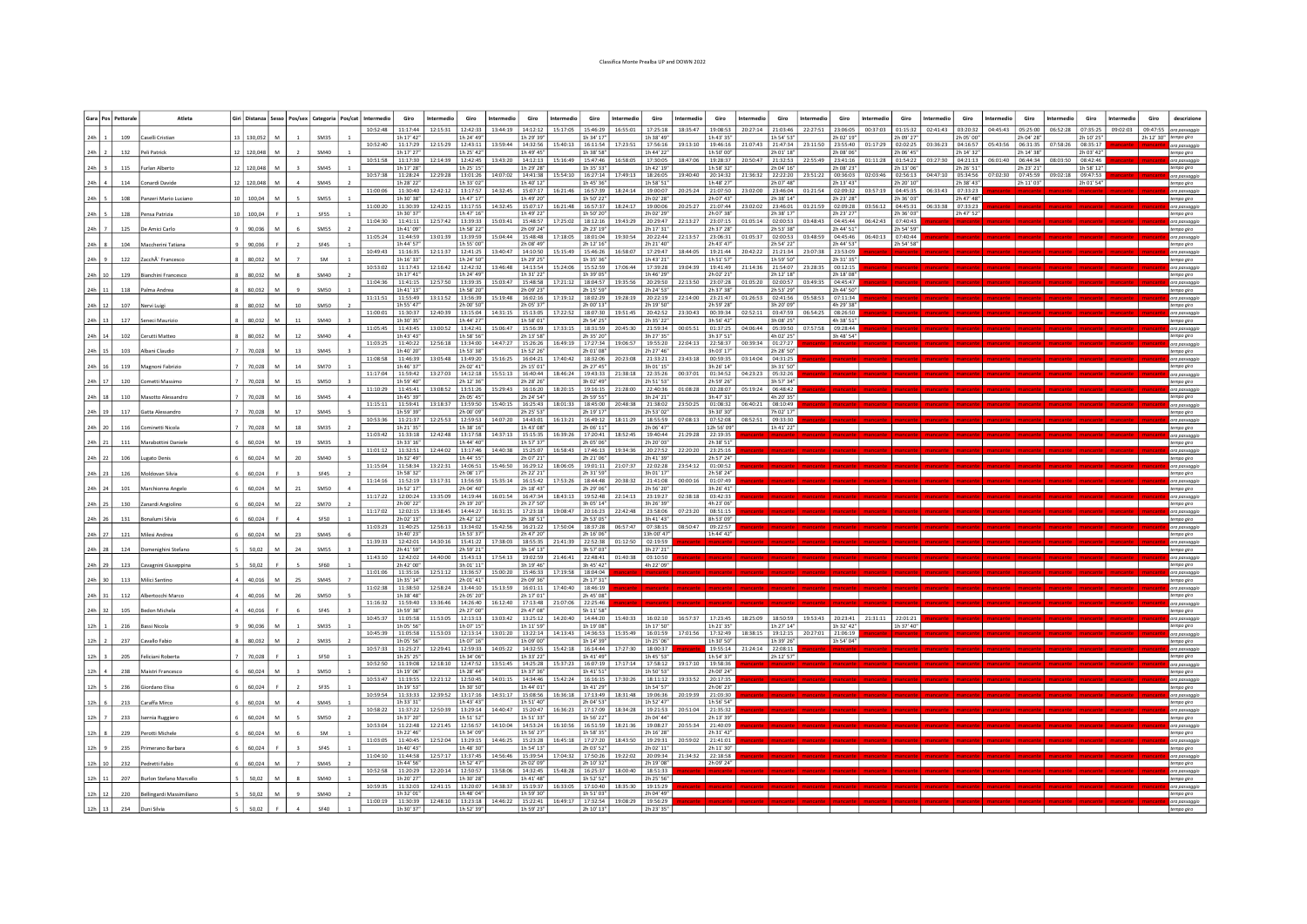## Classifica Monte Prealba UP and DOWN 2022

|           |                          | Gara Pos Pettorale | Atleta                          |        |           |                  |                  | Giri   Distanza   Sesso   Pos/sex   Categoria   Pos/cat   Intermedio | Giro                   | Intermedio                                            | Giro                   | Intermedio                                                      | Giro                   | Intermedio          | Giro                   | Intermedio | Giro                   | Giro |  |  |  |  |  |  | Giro | descrizione                 |
|-----------|--------------------------|--------------------|---------------------------------|--------|-----------|------------------|------------------|----------------------------------------------------------------------|------------------------|-------------------------------------------------------|------------------------|-----------------------------------------------------------------|------------------------|---------------------|------------------------|------------|------------------------|------|--|--|--|--|--|--|------|-----------------------------|
|           |                          |                    |                                 |        |           |                  |                  | 11:05:34 11:45:38                                                    |                        |                                                       |                        | 13:02:05   13:39:59   15:05:48   15:48:50   17:18:12   18:01:04 |                        |                     |                        | 19:31:35   | 20:26:27               |      |  |  |  |  |  |  |      | ora passaggio               |
| 12h 14    |                          | 225                | Maccherini Pamela               | 50,02  |           |                  | SF40             | 11:11:03                                                             | 1h 45' 36"<br>11:46:42 | 13:07:27                                              | 1h 54' 21"<br>13:49:21 | 15:18:12   15:58:12                                             | 2h 08' 51"             | 17:34:32            | 2h 12' 14"<br>18:19:46 | 20:02:49   | 2h 25' 23"<br>21:03:31 |      |  |  |  |  |  |  |      | tempo giro<br>ora passaggio |
|           | 12h 15                   | 214                | Borini Luca                     | 50,02  | M         | $10\,$           | SM35             |                                                                      | 1h 46' 40              |                                                       | 2h 02' 39'             |                                                                 | 2h 08' 51"             |                     | 2h 21' 34"             |            | 2h 43' 45"             |      |  |  |  |  |  |  |      | tempo giro                  |
| $12h$ 16  |                          | 221                | Salvini Aldo                    | 50,02  |           |                  | SM45             | 11:07:11                                                             | 11:47:39<br>1h 47' 37  | 13:06:40   13:46:19                                   | 1h 58' 40"             | 15:18:55 16:00:42                                               | 2h 14' 23"             | 17:32:30            | 18:16:24<br>2h 15' 42" | 20:23:46   | 21:22:55<br>3h 06' 31" |      |  |  |  |  |  |  |      | ora passaggio<br>empo giro  |
| $12h$ 17  |                          | 204                | De Santis Fabrizio              | 40,016 | M         | 12               | <b>SM45</b>      | 10:53:11                                                             | 11:19:15<br>1h 19' 13' |                                                       | 1h 26' 51"             | 12:19:31   12:46:06   13:50:47   14:22:23   15:37:32            | 1h 36' 17"             |                     | 16:13:54<br>1h 51' 31" |            |                        |      |  |  |  |  |  |  |      | wa passaqq                  |
|           |                          |                    |                                 |        |           |                  |                  | 11:02:46                                                             | 11:35:12               | 12:47:23 13:23:11                                     |                        | 14:46:25   15:18:50                                             |                        | 16:43:05 17:18:51   |                        |            |                        |      |  |  |  |  |  |  |      | empo giro<br>ora passaggi   |
| 12h 18    |                          | 215                | Pibiri Cristian                 | 40.016 | M         | 13               | SM40             | 11:46:32                                                             | 1h 35' 10'<br>12:22:49 | 13:30:03 14:01:40                                     | 1h 47' 59"             | 15:18:15 16:02:48                                               | 1h 55' 39"             | 17:26:44 18:02:40   | 2h 00' 01"             |            |                        |      |  |  |  |  |  |  |      | tempo giro<br>wa passagg    |
|           | 12h 19                   | 224                | Pasquali Uber                   | 40,016 | ${\sf M}$ | $14\,$           | SM45             |                                                                      | 2h 22' 47"             |                                                       | 1h 38' 51"             |                                                                 | 2h 01' 08"             |                     | 1h 59' 52"             |            |                        |      |  |  |  |  |  |  |      | tempo giro                  |
| 12h 20    |                          | 223                | Facchetti Giulian               | 40,016 |           |                  | SF45             | 11:05:00                                                             | 11:42:28<br>1h 42' 26' | 13:07:33 13:49:23                                     | 2h 06' 55"             | 15:19:24 16:01:22                                               | 2h 11' 59"             | 17:33:25            | 18:16:16<br>2h 14' 54" |            |                        |      |  |  |  |  |  |  |      | ora passagg<br>empo giro    |
|           |                          |                    |                                 |        |           |                  |                  | 11:07:15 11:43:59                                                    | 1h 43' 57'             | 13:02:09 13:42:33 15:11:19 15:56:30 17:38:44 18:46:16 |                        |                                                                 | 2h 13' 57"             |                     | 2h 49' 46"             |            |                        |      |  |  |  |  |  |  |      | ora passaggi                |
| 12h 21    |                          | 210                | Zardini Matteo                  | 40,016 |           |                  | SM45             | 11:16:02                                                             | 12:03:49               |                                                       | 1h 58' 34"             | 13:35:45   14:32:46   16:14:19   17:14:47                       |                        | 18:55:59 20:04:42   |                        |            |                        |      |  |  |  |  |  |  |      | empo giro<br>ora passaggi   |
|           | 12h 22                   | 231                | Valdani Claudio                 | 40.016 | M         | 16               | SM40             | 11:25:31                                                             | 2h 03' 47'<br>12:21:33 | 14:21:48 15:29:48                                     | 2h 28' 57"             | 17:36:01                                                        | 2h 42' 01"<br>18:55:49 | 21:02:57            | 2h 49' 55"<br>22:24:42 |            |                        |      |  |  |  |  |  |  |      | tempo giro<br>ora passagg   |
|           | $12h$ 23                 | 226                | Bonacina Marco Giovann          | 40,016 | ${\sf M}$ | 17               | <b>SM45</b>      |                                                                      | 2h 21' 31'             |                                                       | 3h 08' 15"             |                                                                 | 3h 26' 01"             |                     | 3h 28' 53"             |            |                        |      |  |  |  |  |  |  |      | tempo giro                  |
| $12h$ 24  |                          | 228                | Solla Paolo                     | 30,012 |           |                  | SM50             | 10:53:59                                                             | 11:23:21<br>1h 23' 19' |                                                       | 1h 35' 18"             | 12:26:37   12:58:39   14:06:13   14:40:34                       | 1h 41' 55"             |                     |                        |            |                        |      |  |  |  |  |  |  |      | ora passaggio<br>tempo giro |
|           |                          |                    |                                 |        |           |                  |                  | 11:03:48 11:33:22                                                    |                        |                                                       |                        | 12:40:48 13:12:59 14:32:29 15:10:57                             |                        |                     |                        |            |                        |      |  |  |  |  |  |  |      | va passaggi                 |
| 12h 25    |                          | 203                | Cunanan Gen                     | 30,012 |           | 19               | <b>SM35</b>      | 11:00:24 11:32:04                                                    | 1h 33' 20'             | 12:43:46 13:20:11                                     | 1h 39' 37"             | 14:42:49 15:19:45                                               | 1h 57' 58"             |                     |                        |            |                        |      |  |  |  |  |  |  |      | mpo giro<br>ora passaggio   |
| 12h 26    |                          | 222                | Refolo Umberto                  | 30.012 | M         | 20 <sub>0</sub>  | <b>SM50</b>      | 11:03:01                                                             | 1h 32' 02'<br>11:37:01 | 12:51:43   13:27:29                                   | 1h 48' 07"             | 14:47:14 15:29:27                                               | 1h 59' 34"             |                     |                        |            |                        |      |  |  |  |  |  |  |      | empo giro                   |
|           | 12h 27                   | 212                | <b>Bozzato Raffaele</b>         | 30,012 | M         | 21               | SM50             |                                                                      | 1h 36' 59"             |                                                       | 1h 50' 28"             |                                                                 | 2h 01' 58"             |                     |                        |            |                        |      |  |  |  |  |  |  |      | a passaggi<br>tempo giro    |
| 12h 28    |                          | 217                | Dusi Giuseppe                   | 30,012 |           | 22               | <b>SM45</b>      | 11:02:43                                                             | 11:35:12<br>1h 35' 10' |                                                       | 1h 48' 03"             | 12:48:12   13:23:15   14:49:02   15:36:02                       | 2h 12' 47"             |                     |                        |            |                        |      |  |  |  |  |  |  |      | ora passaggi<br>empo giro   |
|           |                          |                    |                                 |        |           |                  |                  | 11:04:20 11:37:25                                                    |                        | 12:54:17   13:33:22   15:11:03   16:09:27             |                        |                                                                 |                        |                     |                        |            |                        |      |  |  |  |  |  |  |      | ora passaggi                |
| 12h 29    |                          | 206                | Badoni Guido Mari               | 30,012 |           |                  | SM55             | 11:13:34 11:55:50                                                    | 1h 37' 23'             | 13:26:51 14:08:57                                     | 1h 55' 57"             | 15:43:02 16:29:21                                               | 2h 36' 05"             |                     |                        |            |                        |      |  |  |  |  |  |  |      | mpo giro<br>va passaggio    |
| 12h 30    |                          | 202                | Villa Marco Maurizio            | 30,012 | M         | 2 <sub>d</sub>   | <b>SM50</b>      |                                                                      | 1h 55' 48'             |                                                       | 2h 13' 07"             |                                                                 | 2h 20' 24"             |                     |                        |            |                        |      |  |  |  |  |  |  |      | empo giro                   |
|           | $12h$ 31                 | 219                | Simoni Silvana                  | 30,012 |           |                  | SF65             | 12:02:32                                                             | 13:20:16<br>3h 20' 14" | 15:48:50                                              | 17:12:47<br>3h 52' 31" | 20:06:42 21:45:20                                               | 4h 32' 33"             |                     |                        |            |                        |      |  |  |  |  |  |  |      | ora passaggio<br>tempo giro |
|           |                          |                    | Pretini Remo                    | 20.008 |           |                  | SM <sub>55</sub> | 11:22:21                                                             | 12:04:56<br>2h 04' 54' | 13:27:24 14:13:26                                     | 2h 08' 30"             |                                                                 |                        |                     |                        |            |                        |      |  |  |  |  |  |  |      | ora passaggio               |
| $12h$ 32  |                          | 211                |                                 |        |           |                  |                  | 12:24:53 14:01:15                                                    |                        |                                                       |                        |                                                                 |                        |                     |                        |            |                        |      |  |  |  |  |  |  |      | tempo giro<br>ra passaggi   |
| 12h 33    |                          | 218                | Colletta Vito                   | 10,004 |           |                  | <b>SM50</b>      |                                                                      | 4h 01' 13"<br>10:17:41 |                                                       |                        |                                                                 |                        |                     |                        |            |                        |      |  |  |  |  |  |  |      | empo giro<br>ora passaggio  |
| 12h 34    |                          | 227                | Del Sal Carlo Fabrizio          | 10.004 | м         |                  | SM <sub>55</sub> |                                                                      | 24h 17' 39'            |                                                       |                        |                                                                 |                        |                     |                        |            |                        |      |  |  |  |  |  |  |      | tempo giro                  |
| 6h        |                          | 626                | Angeli Michele                  | 40,016 | M         |                  | <b>SM45</b>      | 14:43:41                                                             | 15:05:09<br>1h 05' 08" | 15:53:11 16:15:58                                     | 1h 10' 49"             |                                                                 | 17:30:51<br>1h 14' 53" |                     | 18:48:15<br>1h 17' 24" |            |                        |      |  |  |  |  |  |  |      | ra passaggi<br>tempo giro   |
|           |                          |                    |                                 |        | M         |                  | <b>SM</b>        | 14:43:52                                                             | 15:05:11<br>1h 05' 10' | 15:53:16 16:15:59                                     | 1h 10' 48"             |                                                                 | 17:30:53<br>1h 14' 54" | 18:26:43 18:54:52   | 1h 23' 59"             |            |                        |      |  |  |  |  |  |  |      | ora passaggi                |
| 6h        |                          | 615                | Degasperi Daniel                | 40,016 |           |                  |                  | 14.43.44                                                             | 15:05:09               | 15:53:14 16:15:58                                     |                        |                                                                 | 17:31:21               |                     | 19:02:39               |            |                        |      |  |  |  |  |  |  |      | empo giro<br>va passagg     |
| 6h        |                          | 627                | Cominoli Luca                   | 40,016 |           |                  | SM40             | 14:46:33                                                             | 1h 05' 08<br>15:08:57  | 15:58:53                                              | 1h 10' 49"<br>16:22:21 | 17:18:15   17:45:24                                             | 1h 15' 23"             | 18:46:24 19:16:09   | 1h 31' 18"             |            |                        |      |  |  |  |  |  |  |      | mpo giro                    |
| 6h        |                          | 609                | Mandelli Alberto                | 40,016 | M         |                  | <b>SM</b>        |                                                                      | 1h 08' 56'             |                                                       | 1h 13' 24"             |                                                                 | 1h 23' 03"             |                     | 1h 30' 45"             |            |                        |      |  |  |  |  |  |  |      | va passaggio<br>empo giro   |
| 6h        | $\overline{\phantom{a}}$ | 628                | Schiava Marco                   | 40,016 | M         |                  | SM35             | 14:48:01                                                             | 15:11:05<br>1h 11' 04" | 16:04:41   16:28:56                                   | 1h 17' 51"             | 17:29:30 17:55:17                                               | 1h 26' 21"             | 19:03:54   19:39:42 | 1h 44' 25"             |            |                        |      |  |  |  |  |  |  |      | ora passaggi<br>tempo giro  |
|           |                          |                    |                                 |        |           |                  |                  | 14:49:49                                                             | 15:12:59<br>1h 12' 58' | 16:10:03 16:35:30                                     | 1h 22' 31"             | 17:42:14 18:09:28                                               | 1h 33' 58"             | 19:17:07            | 19:49:10<br>1h 39' 42" |            |                        |      |  |  |  |  |  |  |      | ora passaggi                |
| 6h        |                          | 622                | Pivotto Amos                    | 40,016 |           |                  | SM40             | 14:54:13                                                             | 15:21:58               |                                                       |                        | 16:18:37   16:46:19   17:46:24   18:16:08                       |                        | 19:18:43            | 19:50:30               |            |                        |      |  |  |  |  |  |  |      | tempo giro<br>a passaggi    |
| 6h        |                          | 614                | Perrone Franceso                | 40,016 |           |                  | SF               | 14:53:45                                                             | 1h 21' 57<br>15:19:47  |                                                       | 1h 24' 21"             | 16:20:58   16:47:41   17:57:02   18:25:56                       | 1h 29' 49"             | 19:33:36 20:05:11   | 1h 34' 22"             |            |                        |      |  |  |  |  |  |  |      | mpo giro<br>ora passaggio   |
| 6h        |                          | 613                | Di Pierdomenico Alessio Daniele | 40.016 |           |                  | <b>SM</b>        |                                                                      | 1h 19' 46'             |                                                       | 1h 27' 54"             |                                                                 | 1h 38' 15"             |                     | 1h 39' 15"             |            |                        |      |  |  |  |  |  |  |      | tempo giro                  |
| 6h        | $\overline{9}$           | 602                | Cavallari Fabio                 | 40,016 | M         |                  | SM               | 14:53:56                                                             | 15:20:48<br>1h 20' 47' | 16:20:41   16:49:02                                   | 1h 28' 14"             | 17:57:34 18:26:26                                               | 1h 37' 24"             | 19:34:09 20:08:30   | 1h 42' 04"             |            |                        |      |  |  |  |  |  |  |      | a passagg<br>tempo giro     |
|           |                          |                    |                                 |        |           |                  |                  | 14:51:49                                                             | 15:16:47               | 16:19:28 16:48:48                                     |                        | 17:57:52 18:30:55                                               |                        | 19:38:53            | 20:10:12               |            |                        |      |  |  |  |  |  |  |      | ora passagg                 |
| $6h$   10 |                          | 620                | Maggiori Jacopo                 | 40,016 |           |                  | SM40             | 14:55:46                                                             | 1h 16' 46'<br>15:22:48 |                                                       | 1h 32' 01"             | 16:24:36   16:53:00   17:59:24   18:31:23   19:40:45   20:13:43 | 1h 42' 07"             |                     | 1h 39' 17"             |            |                        |      |  |  |  |  |  |  |      | tempo giro<br>ora passaqqi  |
| 6h        |                          | 629                | Repetto Mara                    | 40,016 |           |                  | SF               | 14:55:14 15:22:10                                                    | 1h 22' 47'             |                                                       | 1h 30' 12"             | 16:19:56   16:48:01   17:51:09   18:26:06   19:43:44   20:26:50 | 1h 38' 23"             |                     | 1h 42' 20"             |            |                        |      |  |  |  |  |  |  |      | mpo giro<br>ora passaggio   |
| 6h        | 12                       | 608                | Trabucchi Diego Luigi Leonell   | 40.016 | M         | 10 <sup>10</sup> | SM40             |                                                                      | 1h 22' 09'             |                                                       | 1h 25' 51"             |                                                                 | 1h 38' 05"             |                     | 2h 00' 44"             |            |                        |      |  |  |  |  |  |  |      | tempo giro                  |
|           | $6h$   13                | 619                | <b>Bianchi Raffaele</b>         | 30,012 | M         | 11               | SM45             | 14:54:07                                                             | 15:19:21<br>1h 19' 20" | 16:24:33 16:57:52                                     | 1h 38' 31"             | $18:12:06$ 18:42:33                                             | 1h 44' 41"             |                     |                        |            |                        |      |  |  |  |  |  |  |      | ora passaggio<br>tempo giro |
|           |                          |                    |                                 |        |           |                  |                  | 14:55:22                                                             | 15:22:16               |                                                       |                        | 16:28:36 17:03:35 18:16:12 18:50:03 20:03:59                    |                        |                     |                        |            |                        |      |  |  |  |  |  |  |      | ora passaggio               |
| $6h$   14 |                          | 616                | Mazzarello Vera                 | 30,012 |           |                  | SF45             | 14:55:15                                                             | 1h 22' 15'<br>15:22:19 |                                                       | 1h 41' 19"             | 16:28:42   17:03:39   18:19:11   18:53:23                       | 1h 46' 28"             |                     |                        |            |                        |      |  |  |  |  |  |  |      | tempo giro<br>va passaqqio  |
| 6h        | 15                       | 617                | Coco Alessand                   | 30,012 | M         |                  | SM45             | 14:56:19  15:21:38                                                   | 1h 22' 18'             |                                                       | 1h 41' 20"             | 16:30:07   17:03:02   18:25:07   18:57:20                       | 1h 49' 44"             |                     |                        |            |                        |      |  |  |  |  |  |  |      | mpo giro<br>ora passaggio   |
| 6h        | 16                       | 603                | Petrizzo Fabi                   | 30,012 | M         |                  | <b>SM45</b>      |                                                                      | 1h 21' 37'             |                                                       | 1h 41' 24"             |                                                                 | 1h 54' 18"             |                     |                        |            |                        |      |  |  |  |  |  |  |      | tempo giro                  |
|           | 6h 17                    | 621                | Paronitti Lucio                 | 30,012 | <b>M</b>  | 14               | <b>SM60</b>      | 15:01:54                                                             | 15:32:28<br>1h 32' 27" | 16:42:05 17:13:57                                     | 1h 41' 29"             | 18:36:55 19:12:02                                               | 1h 58' 05"             |                     |                        |            |                        |      |  |  |  |  |  |  |      | va passaggio<br>tempo giro  |
|           |                          |                    |                                 |        |           |                  |                  | 14:58:02                                                             | 15:27:25               | 16:37:20                                              | 17:12:33               | 18:40:15 19:17:48                                               |                        |                     |                        |            |                        |      |  |  |  |  |  |  |      | ora passaggi                |
|           | $6h$   18                | 606                | Aceti Paolo                     | 30,012 | M         | 15               | SM50             | 14:55:10                                                             | 1h 27' 24'<br>15:22:26 |                                                       | 1h 45' 08"             | 16:28:20   17:09:45   18:36:24   19:20:50                       | 2h 05' 15"             |                     |                        |            |                        |      |  |  |  |  |  |  |      | tempo giro<br>ora passaggio |
| 6h        | 19                       | 642                | Polonioli Stefano               | 30,012 | M         |                  | <b>SM50</b>      |                                                                      | 1h 22' 25'             |                                                       | 1h 47' 19"             |                                                                 | 2h 11' 05"             |                     |                        |            |                        |      |  |  |  |  |  |  |      | tempo giro                  |
| 6h        | 20                       | 625                | Palazzi Gaetano                 | 30,012 | M         | 17               | SM55             | 15:00:44                                                             | 15:32:35<br>1h 32' 34' | 16:42:49 17:15:33                                     | 1h 42' 58"             | 18:42:12 19:23:35                                               | 2h 08' 02"             |                     |                        |            |                        |      |  |  |  |  |  |  |      | ora passaggio<br>tempo giro |
| 6h        | 21                       | 601                | Della Zonca Giulia              | 30,012 |           |                  | <b>SF40</b>      | 14:57:54                                                             | 15:30:45<br>1h 30' 44" | 16:35:44 17:14:57                                     | 1h 44' 12"             | 18:35:49   19:33:26                                             | 2h 18' 29"             |                     |                        |            |                        |      |  |  |  |  |  |  |      | ora passaggio<br>tempo giro |
|           |                          |                    |                                 |        |           |                  |                  | 14:57:58                                                             | 15:30:44               | 16:36:08                                              | 17:14:57               | 18:36:46 19:33:26                                               |                        |                     |                        |            |                        |      |  |  |  |  |  |  |      | ora passaggio               |
|           | $6h$   21                | 623                | <b>Bisiak Tommaso</b>           | 30,012 | M         | 18               | SM40             | 15:04:47                                                             | 1h 30' 43'<br>15:43:13 | 16:59:28 17:38:35                                     | 1h 44' 13"             | 19:09:33   19:52:49                                             | 2h 18' 29"             |                     |                        |            |                        |      |  |  |  |  |  |  |      | tempo giro<br>ora passaqqia |
|           | $6h$ 23                  | 611                | Potente Pietro                  | 30,012 | M         |                  | SM40             |                                                                      | 1h 43' 12"             |                                                       | 1h 55' 22"             |                                                                 | 2h 14' 14"             |                     |                        |            |                        |      |  |  |  |  |  |  |      | tempo giro                  |
| 6h 23     |                          | 641                | Ronchetti Fabir                 | 30.012 | M         |                  | <b>SM50</b>      | 15:05:17  15:38:27                                                   | 1h 38' 26"             |                                                       | 2h 01' 07"             | 17:00:28 17:39:34 19:06:35 19:52:49                             | 2h 13' 15"             |                     |                        |            |                        |      |  |  |  |  |  |  |      | ora passaggio<br>empo qiro  |